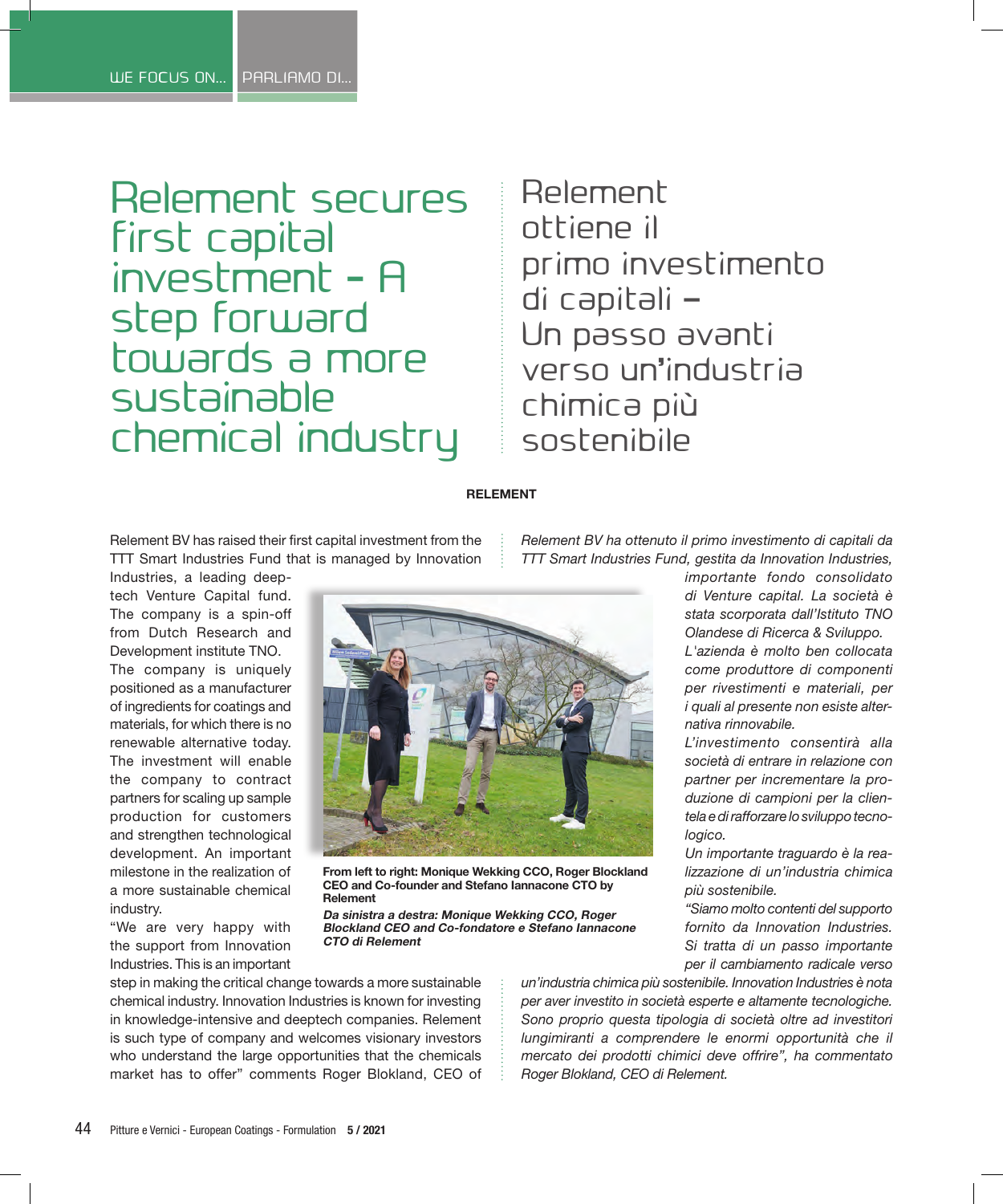Relement. "Relement is managed by a strong team of founders, has access to disruptive technology and impactful customers. This first investment will enable us to reach important milestones towards the realisation of greener chemicals, coatings and materials industry".

Innovation Industries considers this impact



**The company can convert inedible biomass residues into high-quality chemical ingredients called bio aromatics. Today's aromatics can only be produced from fossil feedstock and are not sustainable**

**Allo stato attuale, le aromatiche possono essere prodotte soltanto da materiali di origine fossile e non sono sostenibili. L'azienda può convertire la biomassa non commestibile in ingredienti bio di alta qualità chiamate aromatiche**

investment as a way to support the company in its journey to make the chemical industry more sustainable. "Relement has proven that it is possible to use inedible biomass instead of a fossil feedstock while making a product that has superior quality and durability. We have invested with our Technology Transfer Fund and

are aware that our support is only a modest step towards a more sustainable world. We hope that our investment encourages other investors to support the company and to join this round" – according Harm de Vries, partner at the fund.

### **ABOUT THE COMPANY**

Relement BV is a spin-off from Dutch Research and Development institute TNO. The technology, to which Relement has an exclusive world-wide license, has been developed by TNO within the shared research centre Biorizon.

The company can convert inedible biomass residues into high-quality chemical ingredients called bio aromatics. Today's aromatics can only be produced from fossil feedstock and are not sustainable. Bio-aromatics are the missing link to obtain fully renewable products.

The company develops, manufactures, and markets bio-aromatics which are essential raw materials for coatings, adhesives, insulating foam and other highquality applications. These special bio-aromatics are not only much more sustainable, but they also provide better performance: for example, improved hardness of paint and stronger insulating foam. It is the company's mission is to change the world by creating a fossil free chemical industry. Pitture e Vernici European Coatings magazine met Roger

*"Relement è gestita da un importante team di promotori, ha accesso ad una tecnologia altamente innovativa e ha clienti influenti. Il primo investimento ci consentirà di fissare importanti standard verso la realizzazione di un'industria produttrice di materiali, rivestimenti e prodotti chimici più ecologici".*

*Innovation Industries considera questo importante investimento lo strumento per supportare la società nella transizione verso un'industria chimica più sostenibile. "Relement ha dimostrato che è possibile utilizzare la biomassa non commestibile al posto di materiali di origine fossile, realizzando nello stesso tempo un prodotto dotato di ottima qualità e durabilità. Abbiamo investito con il nostro Technology* 

*Transfer Fund e siamo consapevoli che il nostro supporto rappresenta soltanto un piccolo passo verso un mondo più sostenibile. Speriamo che il nostro investimento incoraggi altri investitori a sostegno della società e che si uniscano in questa impresa,", come dalle parole di Harm de Vries, partner dell'operazione di investimento.*

### **PROFILO DELLA SOCIETÀ**

Relement BV è stata scorporata dall'Istituto TNO Ricerca & Sviluppo olandese. La tecnologia di cui Relement ha una licenza esclusiva a livello internazionale, è stata sviluppata da TNO nel centro di ricerca Biorizon.

La società può convertire i residui di biomassa non commestibili in componenti chimici di alta qualità, denominati bio-aromatiche. Allo stato attuale, le aromatiche possono essere prodotte soltanto da materiali di origine fossile e non sono sostenibili. Le bio-aromatiche sono l'anello mancante per ottenere prodotti totalmente rinnovabili.

La società sviluppa, produce e commercializza bioaromatiche che sono materie prime essenziali per rivestimenti, adesivi, schiume isolanti e altre applicazioni di alta qualità.

Queste bio-aromatiche speciali non solo sono molto più sostenibili, ma forniscono anche prestazioni superiori: ad esempio, superiore durezza della pittura e una schiuma altamente isolante. La missione della società è proprio quella di cambiare il mondo creando un'industria priva di prodotti chimici di origine fossile.

La rivista Pitture e Vernici European Coatings ha incontrato Roger Blokland, CEO e co-fondatore dell'azienda.